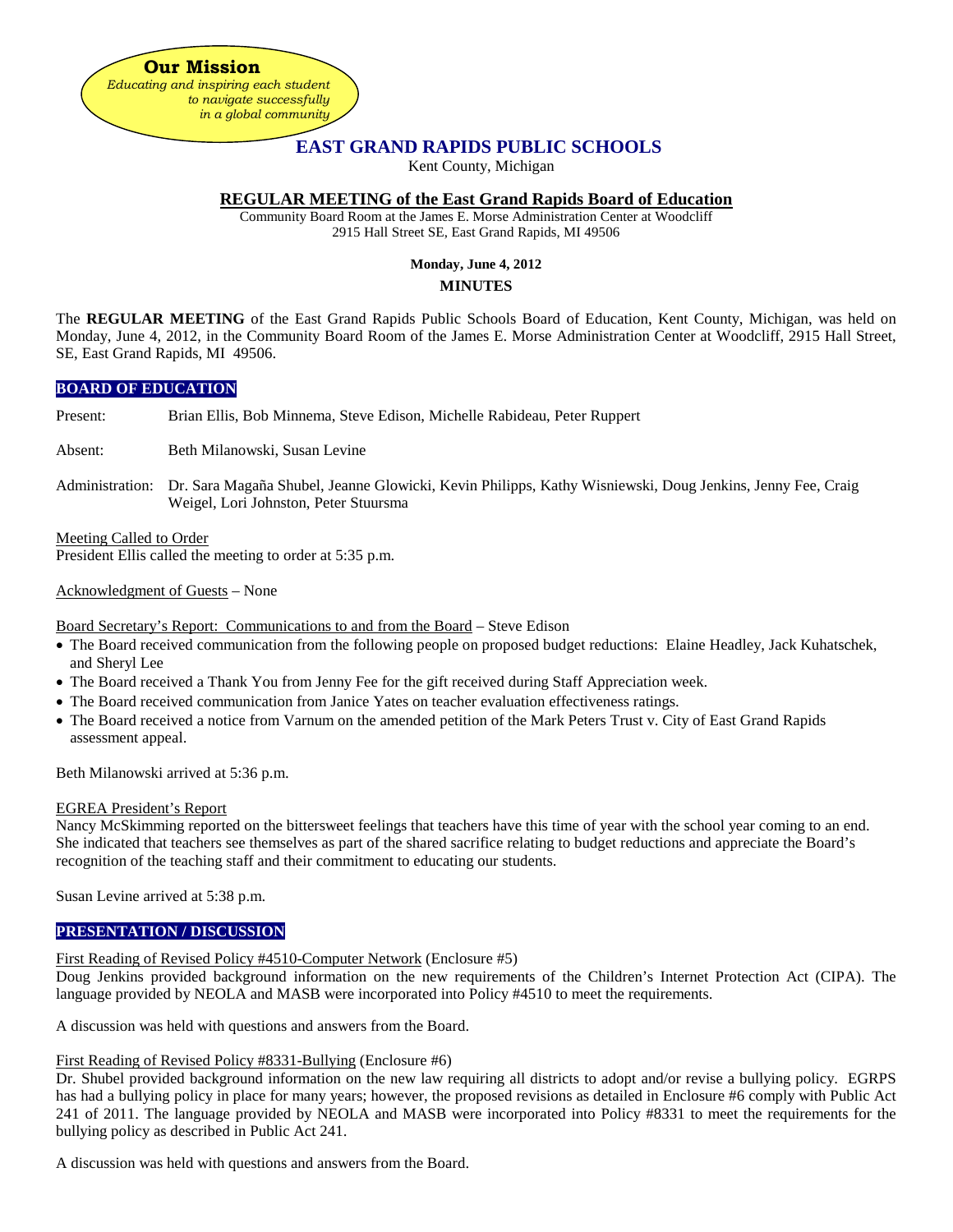#### **ACTION ITEMS - CONSENT AGENDA**

Background: In order to save time during the meeting, we are using a Consent Agenda. Items in the Consent Agenda include those that are routine or have been previously discussed by the Board of Education. Any Board Member may request to have any item removed for a separate discussion and vote.

Recommendation: Motion to approve the item in the Consent Agenda, Numbers 7-11.

Approval of Minutes of REGULAR MEETING of 5/21/20121 (Enclosure #7)

Approval of Proposed Science 6-12 Integration of Common Core (Enclosure #8)

Approval of Proposed ELA K-12 Phase II (Enclosure #9)

Second Reading and Approval of Revised Policy #1020 – Election of Board Members and School Elections (Enclosure #10) Second Reading and Approval of Revised Policy #1100 – Organizational Meeting and Annual Authorizations (Enclosure #11)

Member Milanowski moved to approve Consent Agenda Items 7-11. Member Edison seconded the motion. Motion passed 7-0.

### **OTHER ACTION ITEMS**

Budget Hearing: 2012-2013 General Fund Budget – Enclosure #12

President Ellis explained the process of the Budget Hearing, involving a discussion to be held among the Board with no action to be taken this evening.

Kevin Philipps, Assistant Superintendent of Business, provided an overview of the budget hearing process, focusing on the main aspects of how the District attempts to allocate funds to fulfill Strategic Plan goals. The 2011-2012 Final Amended Budget (General Fund proposal) was detailed, as well as Budget Variances. Revenues and expenses were reviewed as well as the 2012-2013 Budget Projection. Updates from the School Aid Budget/Legislation were explained showing the financial impacts for EGRPS. Philipps reported on other budget variables including taxable values and an all day/every day kindergarten program. The 2012-2013 Proposed Budget with recommended reductions was detailed. Philipps presented trends, fund balance history, and School Aid Fund history. Bulletin 1014 was described as the state report that ranks the revenue and expenses of all public and charter school districts. Philipps presented the long-term budget forecast including long-term budget assumptions of revenues and expenses including a variance from year to year. Long-term assumptions were described to maintain a sustainable budget. The potential forecast of per pupil funding for the next five years was presented. Philipps reported on the Sinking Fund and Debt Retirement Fund budgets. The budget presentation was summarized, indicating that considerable progress has been made to eliminate the \$3.3 million deficit which was projected in the fall without major disruption to student programs.

President Ellis thanked Kevin Philipps and the EGRPS administration for their expertise and organization in planning for the budget recommendations.

A discussion was held with questions and answers from the Board.

President Ellis proceeded to public comments.

Public Comments - President Ellis explained the ground rules and then opened the floor for public comments.

Julie Neuhaus - 1771 Whitfield, commented on the budget hearing recommendations.

Marie Rossi - 2006 Lake Drive, commented on district revenue options.

Mark Hessler - 2223 Estelle, commented on the statewide disparity of funding for school districts in Michigan.

Tamara Christians - 1111 Idema, commented on legislative issues, and the need to continue the EGR Now initiative.

Tom Baranoski-1440 Lenox, commented on proposed budget reductions impacting the wrestling program.

Claudine Duncan - 1621 Amberley Ct, commented on the need to continue the EGR Now initiative.

#### Board of Education Discussion

The Board entered into a budget discussion and acknowledged the efforts of the community, administration, and board efforts while working through the budget process. Although revisions in budget recommendations have been made, we are still facing future budget challenges. President Ellis clarified that the budget process is not finalized in that the Board will continue to deliberate and work toward budget adoption on June 11, 2012.